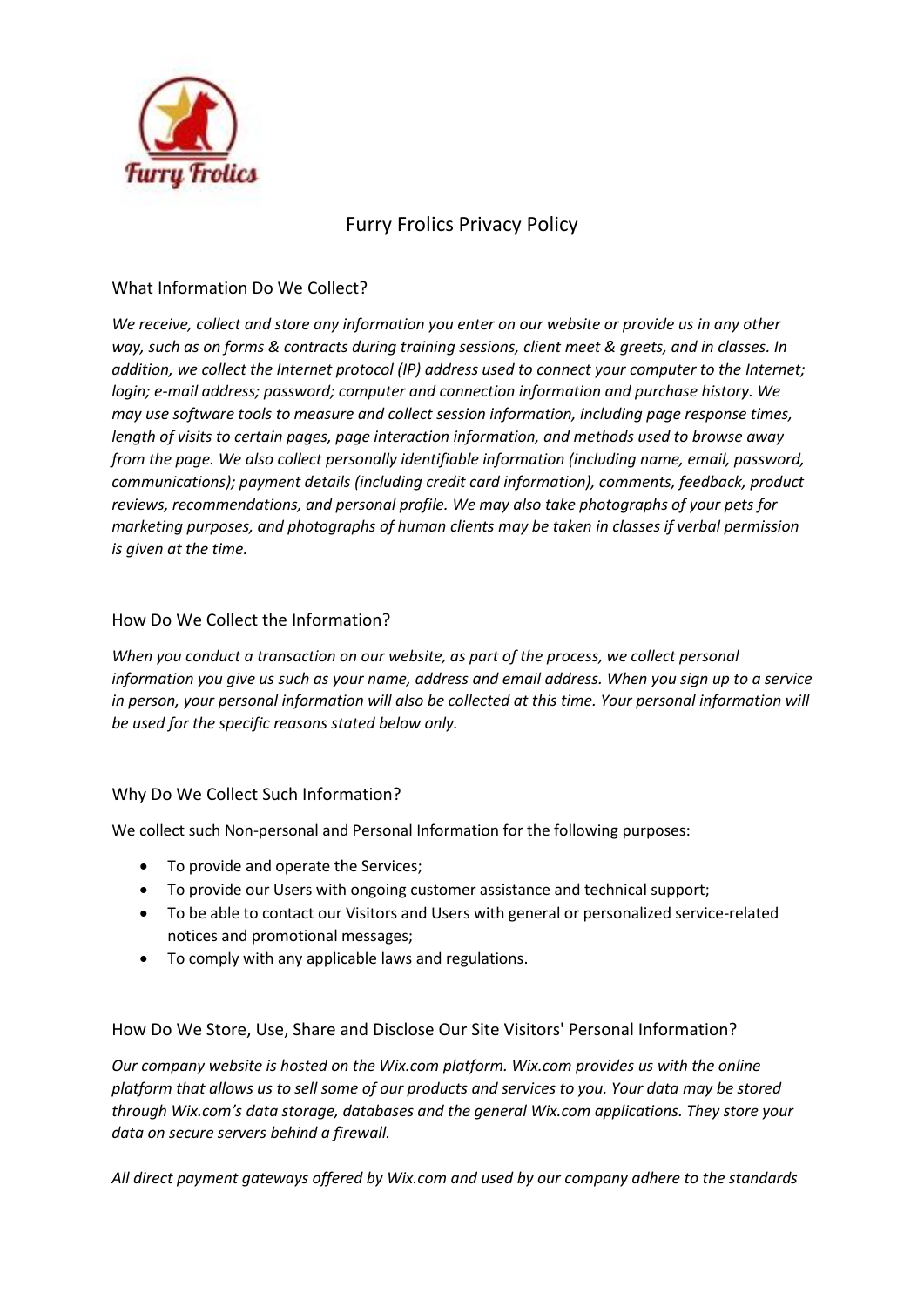

*set by PCI-DSS as managed by the PCI Security Standards Council, which is a joint effort of brands like Visa, MasterCard, American Express and Discover. PCI-DSS requirements help ensure the secure handling of credit card information by our store and its service providers.*

*Other services are sold in person, and paid for via cash or BACS transfer. Any information provided in paper format will be stored securely and destroyed upon request.*

## How We Communicate With Our Clients & Site Visitors

*We may contact you to notify you regarding your business with us, to troubleshoot problems with your account, to resolve a dispute, to collect fees or monies owed, to send updates about our company, or as otherwise necessary to contact you to enforce any contracts we have in place with you, and about any applicable national laws. For these purposes we may contact you via email, telephone, text messages, and postal mail. You are able to unsubscribe from our marketing emails at any time.*

## Cookies

*Cookies are small pieces of data stored on a site visitor's browser, usually used to keep track of their movements and actions on a site. We use cookies on our site, although you can opt out whenever you visit the site. Our site specifically uses the following cookies:*

| Cookie name                                                            | Life span                  | <b>Purpose</b>                  |
|------------------------------------------------------------------------|----------------------------|---------------------------------|
| sySession                                                              | Permanent                  | Creates activities and BI       |
| hs                                                                     | Session                    | Security                        |
| $incap$ ses $\frac{5}{r}$ Proxy-ID} $\frac{5}{s}$ Site-ID} Session     |                            | Security                        |
| $incap$ visid $\frac{2}{3}$ {Proxy-ID} $\frac{2}{3}$ {Site-ID} Session |                            | Security                        |
| $nIbi \{ID\}$                                                          | Persistent cookie Security |                                 |
| <b>XSRF-TOKEN</b>                                                      | Persistent cookie Security |                                 |
| smSession                                                              | Two weeks                  | Identify logged in site members |

#### How You Can Withdraw Your Consent

*If you don't want us to process your data anymore, please contact us at info@furryfrolicspetservices.co.uk*